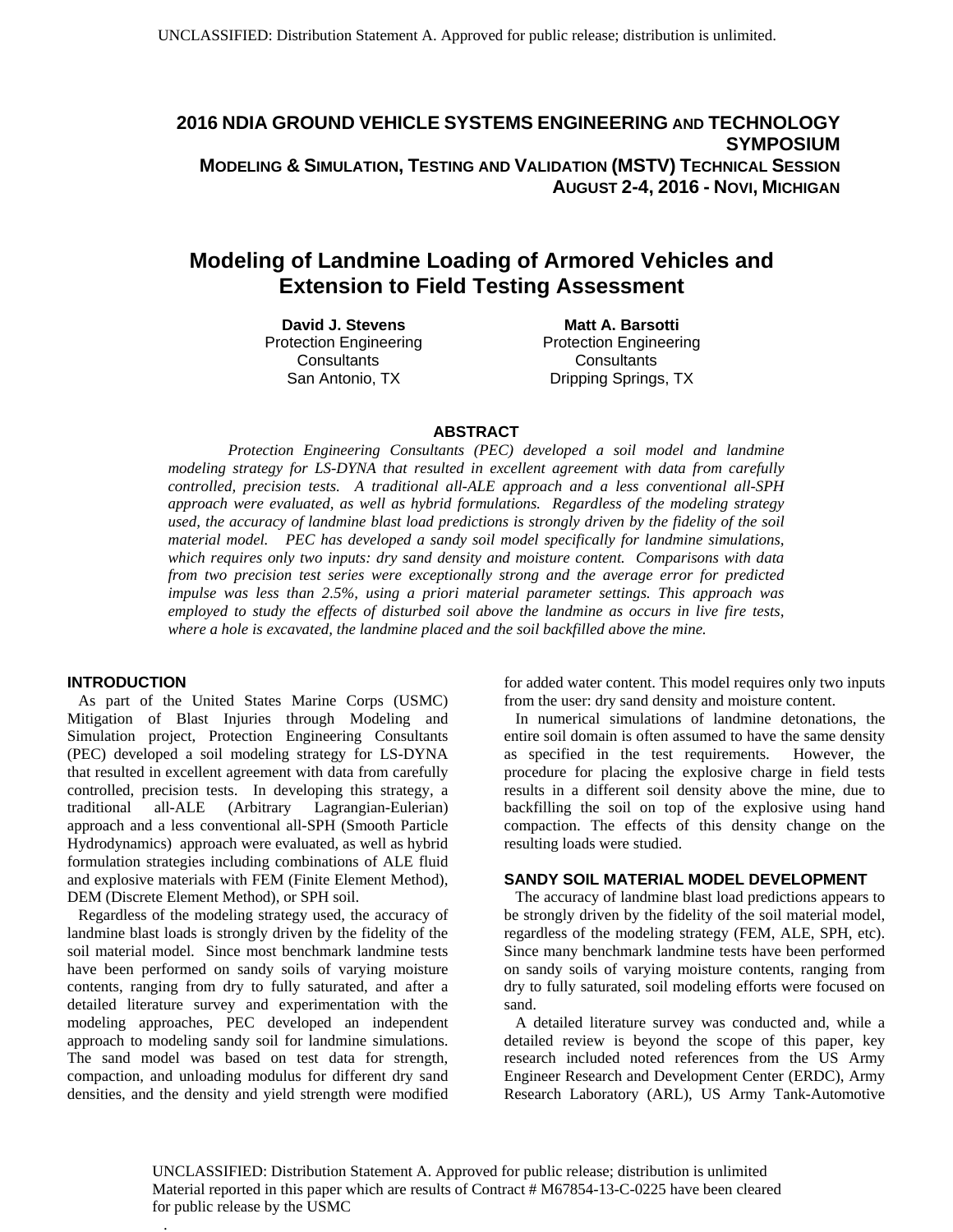Research Development and Engineering Center (TARDEC), Aberdeen Proving Ground (APG), Defense Nuclear Agency, Canadian Defence Research Establishment Suffield (DRES), Norwegian Geotechnical Institute (NGI), Southwest Research Institute (SwRI), Ernst Mach Institute (EMI), Clemson University (CU), Sandia National Laboratories (SNL), Schwer Engineering and Consulting Services, and the Wright Laboratory Flight Dynamics A full literature review may be found in the USMC MBI report (1).

An independent approach to modeling sandy soil was developed, using *a priori* definitions determined by normal soil constitutive properties, without requiring recourse to *post hoc* material tuning. Conceptually, the approach is similar to the Kerley method described by Anderson (2); however, alignment with Kerley on various specific points is unknown.

#### *Baseline Sand Properties*

The baseline material properties used to represent sandy soils were derived from two primary sources. The majority of the properties were based upon Sjobo sand, as characterized by Laine & Sandvik (3), which included compaction, strength, and modulus. Yield strength properties for varying levels of saturation were derived from Kerley (4, 5). For dry sand, Laine and Kerley show nominal agreement.

#### *Dry Density Modifications*

Modification of the Sjobo properties to represent alternate dry densities was relatively straightforward. It was assumed that the terminal density and modulus of fully compacted sand were nominally the same for different species, i.e., that of pure quartz ( $\rho = 2,650 \text{ kg/m}^3$ ). Variations in dry density can be influenced by particulate gradation, particulate sphericity, and material consolidation arising from tamping or vibration. The ratio of the loose and terminal density for Sjobo sand indicates a void fraction of approximately 37%. For higher or lower dry sand densities, the pressure-density curve was either compressed or dilated from the left end while leaving the terminal density unaltered.

#### *Saturation Modifications*

Two modifications were made to account for an arbitrary level of saturation. First, the yield strength was modified per Kerley (5). The initial slope of the yield surface remained that of dry Sjobo sand, but the flat-line strength plateau was adjusted. Secondly, the compaction curve was separated into two components. The first was a semi-parabolic load curve representing pressure versus volumetric strain for the void space compaction of the dry soil skeleton, up to the terminal lockup point. The second part represented the terminal lockup in which no voids remain in the sand (effectively the bulk modulus of quartz). A third component for water was defined by the Gruneisen equation of state, which defines a

semi-parabolic curve that has a vertical asymptote at a volumetric strain of  $\sim 0.5$ . These three components were merged into a three-spring model, depicted by the simplified one-dimensional schematic of Figure 1. Two of the spring elements ( $K_W & K_V$ ) were nonlinear, and the gauge length of each element was determined based upon the void fraction and saturation level of the soil. Using the three-spring relationship, the compaction curve for any sand can be defined by calculating the net spring resistance across the full range of compression strains. For the case of fully saturated sand, the initial modulus produced by this spring system matches that given by the Wood equation (6).



Figure 1. Element Schematic of Three-Spring Compaction Model

The bounding behavior of the three-spring model was verified by calculating the net compression resistance for pure Sjobo sand and pure water, both of which overlay their respective reference curves correctly. When applied to varying saturation levels, the three-spring model produced compression curves that demonstrated the expected water lockup behavior, plotted for clarity in engineering strain (Figure 2). The compaction curves were defined throughout the full volumetric strain regime, as is required for landmine models in which the material in immediate contact with the charge is compressed to the terminal quartz limit.



Figure 2. Typical Compaction Curves for Sand at Varying Levels of Saturation

Modeling of Landmine Loading of Armored Vehicles and Extension to Field Testing Assessment, Stevens and Barsotti.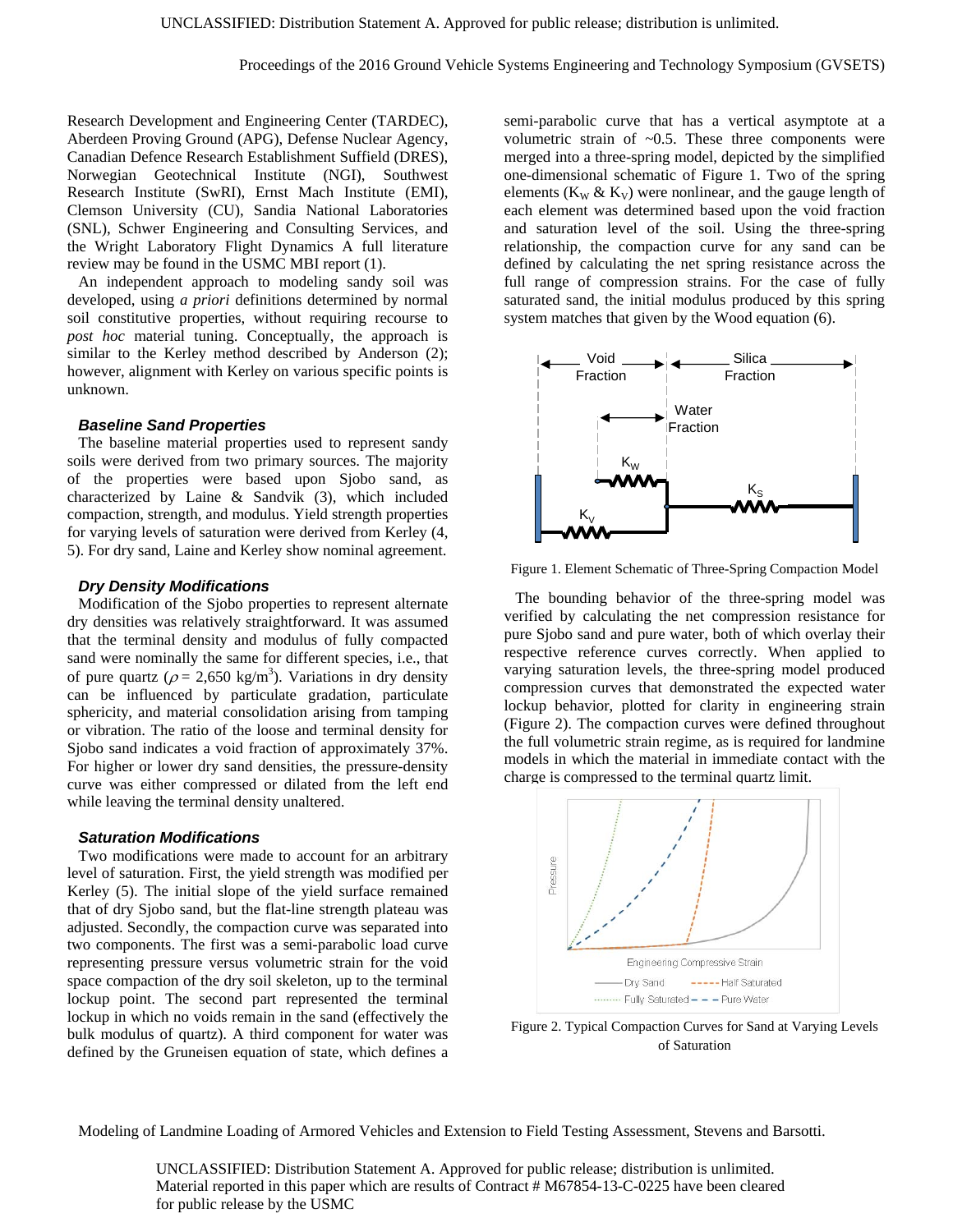# *LS-DYNA Modeling*

In LS-DYNA, the soil was modeled using two keywords. The elastic properties and yield strength were modeled with \*MAT\_PSEUDO\_TENSOR. The strength versus pressure yield surface was defined as a simple bilinear curve with a maximum strength plateau per Kerley. The compaction behavior and unloading modulus were defined using the equation of state \*EOS\_TABULATED\_COMPACTION, which was populated per the three-spring methodology described above.

# **MODELING STRATEGIES**

A number of different numerical modeling strategies for simulating landmine detonations were considered; see Figure 3. ALE and SPH formulations were both used to model the complete mine problem, including soil, air, and explosive. Three hybrid approaches were also considered, which separated the air/explosive from the soil, using ALE for the former and FEM, SPH, or DEM for the latter.



Figure 3. Combinations of Modeling Strategies

The full ALE approach was taken as the baseline for the effort. The two primary shortfalls of the ALE formulation include the need for a large domain that engulfs the target vehicle undercarriage and the need for fluid-structure interaction (FSI) coupling algorithms. The former produces a computational burden on the simulation, while the latter can be plagued by leakage and stability issues.

The full SPH approach avoids the ALE domain size requirements, since separate particles can transit unlimited distances without an intervening fluid containment mesh. It also eliminates complications arising from FSI, since normal Lagrangian contacts may be used for mine-vehicle interactions. Drawbacks include a higher computational expense than ALE, in part because the code must repeatedly parse the model domain to determine which particles are in proximity to one another. The comparative cost is further exacerbated because SPH typically requires a finer discretization to obtain similar accuracy; it is not uncommon

to employ an 8:1 ratio in 3D models. Finally, the drastic difference in density between air and soil requires the use of particle-to-particle contact at the air-soil interface, which can be the source of significant instability.

The hybrid ALE-SPH approach represented soil near the explosive charge with SPH particles, while the explosive and air constituents were modeled using ALE. This mitigated the SPH computational expense and was considered the most organic representation of the granular nature of the soil material and the fluid nature of air and explosive products. Soil far from the charge was represented with finite element bricks. The ALE explosive loaded the SPH soil particles through FSI penalty coupling.

The hybrid ALE-FEM approach was inspired by literature that featured the modeling of soil with eroding finite elements (7, 8). Within LS-DYNA, the eroding elements can be either converted into deleted nodes or into SPH particles. The deleted node approach can lead to a fictitious loss of soil volume which reduces the confinement on the expanding gas products. Converting deleted elements to SPH particles offered a more elegant solution that was capable of retaining soil volume while still adapting to extreme deformations. This LS-DYNA option was nominally comparable to the manner in which EPIC converts distorted finite elements into particles (8). In practice, however, the LS-DYNA conversion proved numerically unstable. The explosive and air were modeled with ALE materials, and the FSI coupling during erosion was numerically fragile. As the code attempted to transition the explosive coupling from the soil finite elements to the newly-formed soil SPH particles, error terminations often resulted. At present, this capability within LS-DYNA seems to lack the necessary maturity for reliable use.

The hybrid ALE-DEM approach was considered since the discrete element method (DEM) has risen in popularity over the last several years. Some codes, such as IMPETUS, model landmines exclusively with DEM (9). Yet DEM differs notably from ALE, FEM, and SPH, all of which rely on continuum mechanics to define materials with a combination of strength model and compaction model. DEM consists instead of a collection of rigid mass particles that interact via spring-damper contact definitions. Tuning a DEM definition to accurately represent landmine behavior requires a series of landmine tests conducted on that specific soil. Practically speaking, however, there is no intrinsic bridge from material properties (derived from laboratory tests) to landmine predictions. After initial trials and material property considerations, pursuit of DEM was suspended.

#### **MODELS OF SOIL EXPANSION**

The Defence Research Establishment Suffield (DRES) in Alberta Canada carried out an experimental test program aimed at studying the basic explosion physics of shallow-

Modeling of Landmine Loading of Armored Vehicles and Extension to Field Testing Assessment, Stevens and Barsotti.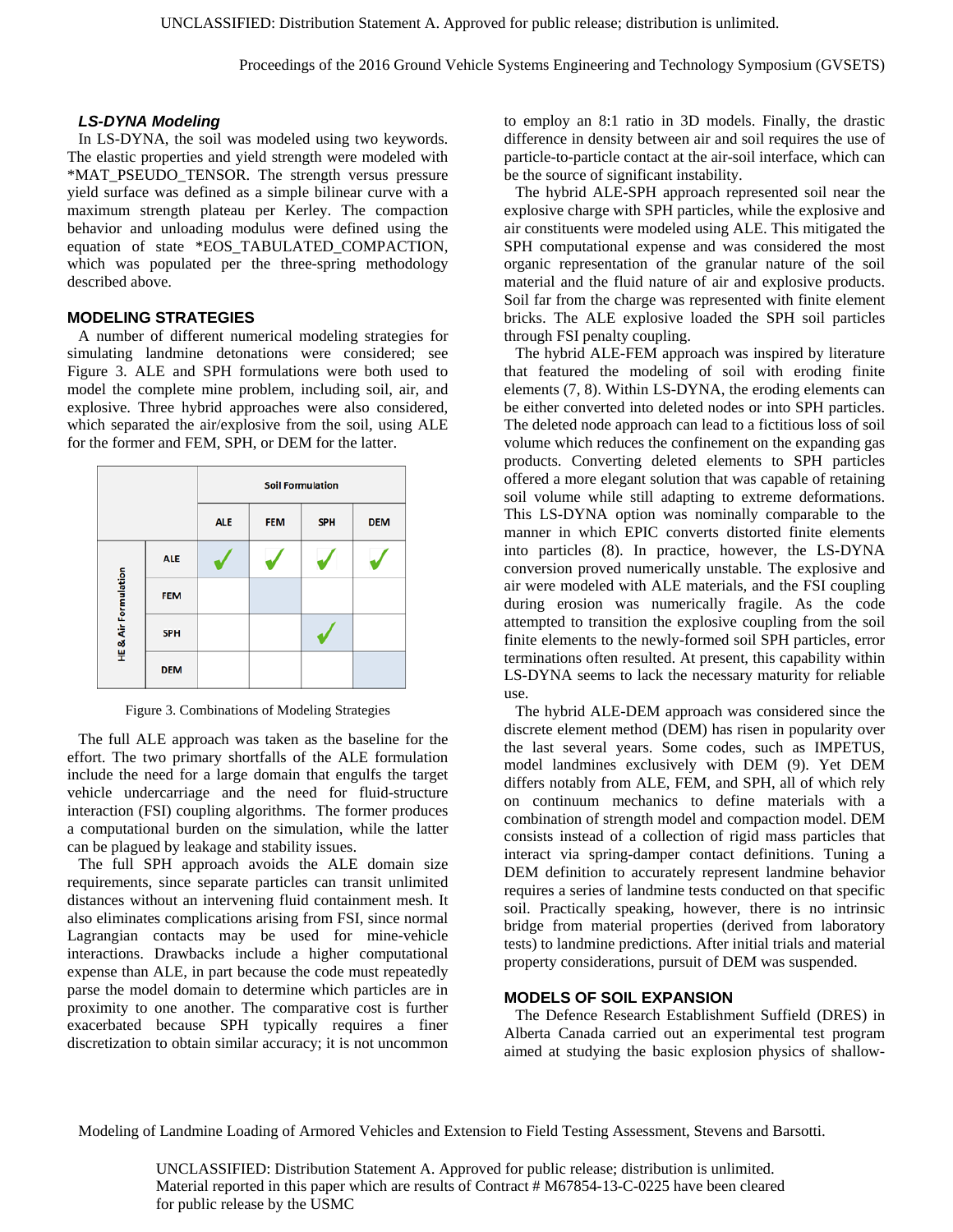buried charges (10) (11). The test series involved the detonation of C-4 explosive disks weighing nominally 100-g when buried at various depths within a barrel of sand.

LS-DYNA was used to simulate these soil expansion tests with the ALE, SPH, and hybrid ALE-SPH strategies for 3 cm and 8-cm depth of burial (DOB) cases, using a 3 dimensional, quarter-symmetry computational domain. Figure 4 shows experimental and ALE model soil bubble profiles for the 8-cm DOB (left) and a comparison of expansion trends for both DOB.



*Figure 4. 8-cm DOB Soil Expansion Simulation for ALE Modeling Strategy, PEC Soil Model; Measurements Adapted from (17)* 

The pure SPH simulations were carried out with a 3 dimensional, quarter-symmetry computational domain. Typical particle spacing was 1.5-mm, or one-half that of the comparable ALE model. Due to identified numerical instabilities involving SPH air particles, air was neglected during these simulations. Figure 5 shows experimental and model soil bubble profiles for the 8-cm DOB (left) and a comparison of expansion trends for both DOB. In comparing the ALE trend of Figure 4 and the SPH trend of Figure 5, it is clear that the SPH modeling strategy is less accurate and seems to enhance the ALE error trends, alternately yielding under- and over-predicted expansions.



*Figure 5. 8-cm DOB Soil Expansion Simulation for SPH Modeling Strategy; Measurements Adapted from (17)* 

The hybrid ALE-SPH simulations were carried out with a 3-dimensional, quarter-symmetry computational domain. Typical SPH particle spacing was 1.5-mm, and the typical ALE element size was 3-mm (i.e., an 8-to-1 SPH-to-ALE ratio was employed, where 8 SPH particles could fit into a single ALE element volume). Figure 6 shows experimental and model soil bubble profiles for the 8-cm DOB (left) and a comparison of expansion trends for both DOB. The results show that the hybrid ALE-SPH formulation always underpredicted vertical expansion, likely due to progressive leakage of the detonation products through the soil cap, which could not be entirely eliminated.

Modeling of Landmine Loading of Armored Vehicles and Extension to Field Testing Assessment, Stevens and Barsotti.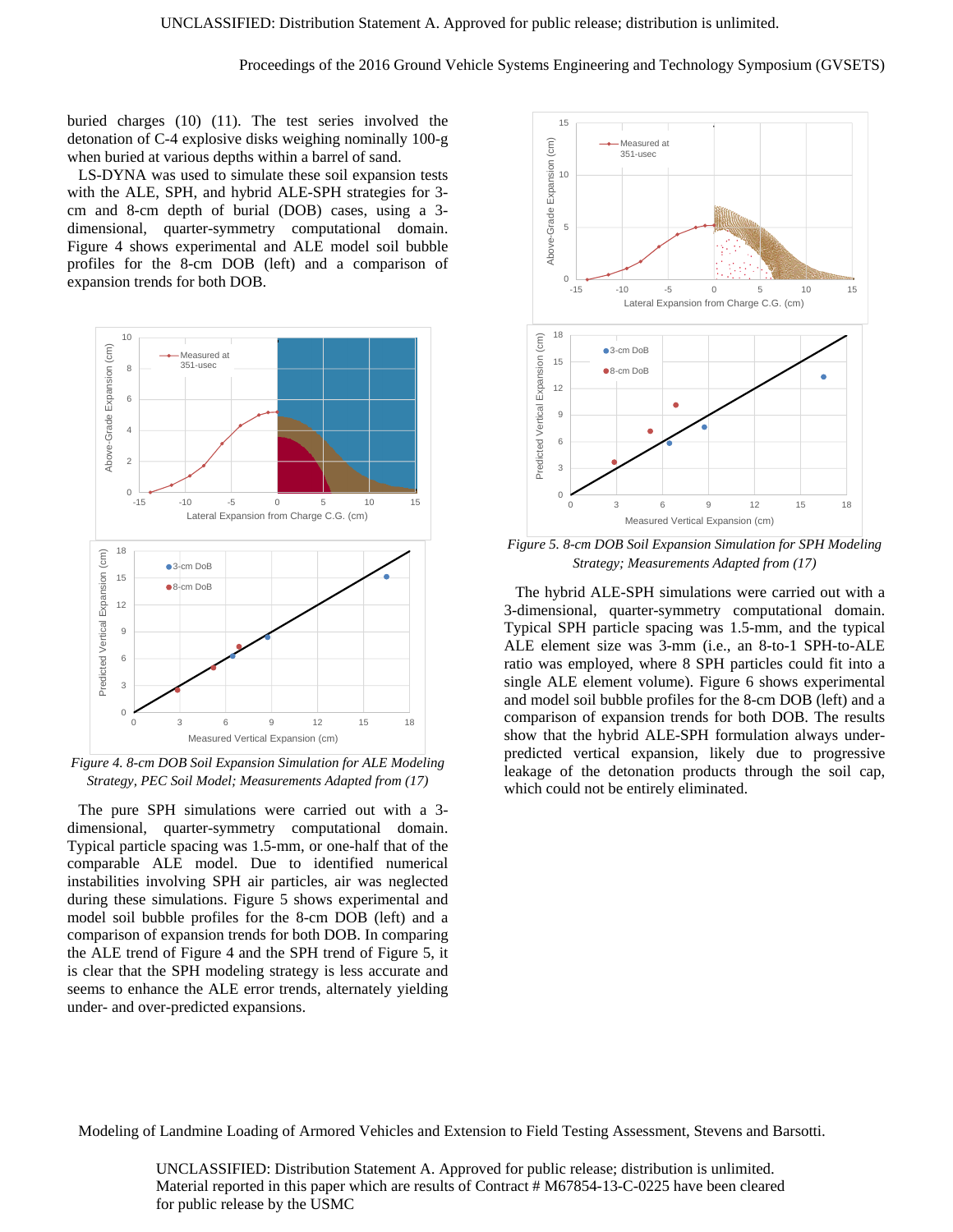

*Figure 6. 8-cm DOB Soil Expansion Simulation for Hybrid SPH-ALE Modeling Strategy; Measurements Adapted from (17)* 

# **MODELS OF TARGET IMPACT**

LS-DYNA was used to simulate two series of landmine plate impact tests, which were conducted by the Ernst Mach Institute (EMI), per Anderson (2), and the Army Research Laboratory (ARL), Aberdeen Proving Ground (APG), per Skaggs (12)**.** These test series offered a range of charge sizes, plate shapes, and soil saturation conditions, of which a subset was chosen to evaluate the various LS-DYNA modeling strategies and the PEC sandy soil material modeling approach. In each case, imparted momentum and velocity histories were recorded for the target plate during each simulation for comparison with reported values.

# *ALE Models for Partially Saturated EMI Tests*

The ALE modeling strategy was investigated for the EMI flat plate, 90-deg bent plate, and 120-deg bent plate impact scenarios using a 3-dimensional, quarter-symmetry computational domain. In these tests, sand with different saturation levels was placed in a sonotube (hollow cardboard tube); the diameter and depth of the tube were 0.63-m and 0.85-m, respectively. The depth of burial for the 0.674-kg Comp-B charge was 0.05-m. The steel plate was 0.06-m thick and approximately 0.8-m square, depending on the bend; the weight was 300-kg. The ALE domain in the region of the sonotube and plate was modeled with 5-mm

bricks (10 elements through soil cap), and it dilated to progressively larger elements outside this region. It extended well beyond the sonotube radius and the target height to allow soil expansion and explosive circulation. The plate-tosoil friction coefficient was 0.2, as found in the literature.

Following the development of the three-spring soil model, the material properties were automatically calculated using two *a priori* values: the dry density of the EMI test soil and the water content of the specific test case. Reports by Anderson, et al, listed the soil conditions during testing using moisture content and gross density (2, 13). The asreceived sand was reported at 1.37  $g/cm<sup>3</sup>$  with a moisture content of 7%; water was added to obtain two additional moisture content levels of 14% and 22%. The dry density of the material was calculated as  $1.28 \text{ g/cm}^3$ . Using the dry density and moisture contents for each species, compaction and strength curves were generated for each material, which were used for the EMI models of test series 1, 3, 4, 5, and 6. Soil expansion renderings for the EMI 120-deg plate and flat plate are shown in Figures 7 and 8.



*Figure 7. ALE Response Evolution for EMI 120-deg Bent Plate Impact Simulation* 



*Figure 8. ALE Response Evolution for EMI Flat Plate Impact Simulation* 

Model results for five EMI cases are summarized and compared with predictions from prior researchers in Figure 9. The grey bars represent the average EMI experimental impulses, and the corresponding error bars show the experimental spread. The blue bars give the results obtained with PEC soil model, while the green bars show the predictions made with CTH by SwRI and with LS-DYNA by Schwer (2, 13, 14).

Modeling of Landmine Loading of Armored Vehicles and Extension to Field Testing Assessment, Stevens and Barsotti.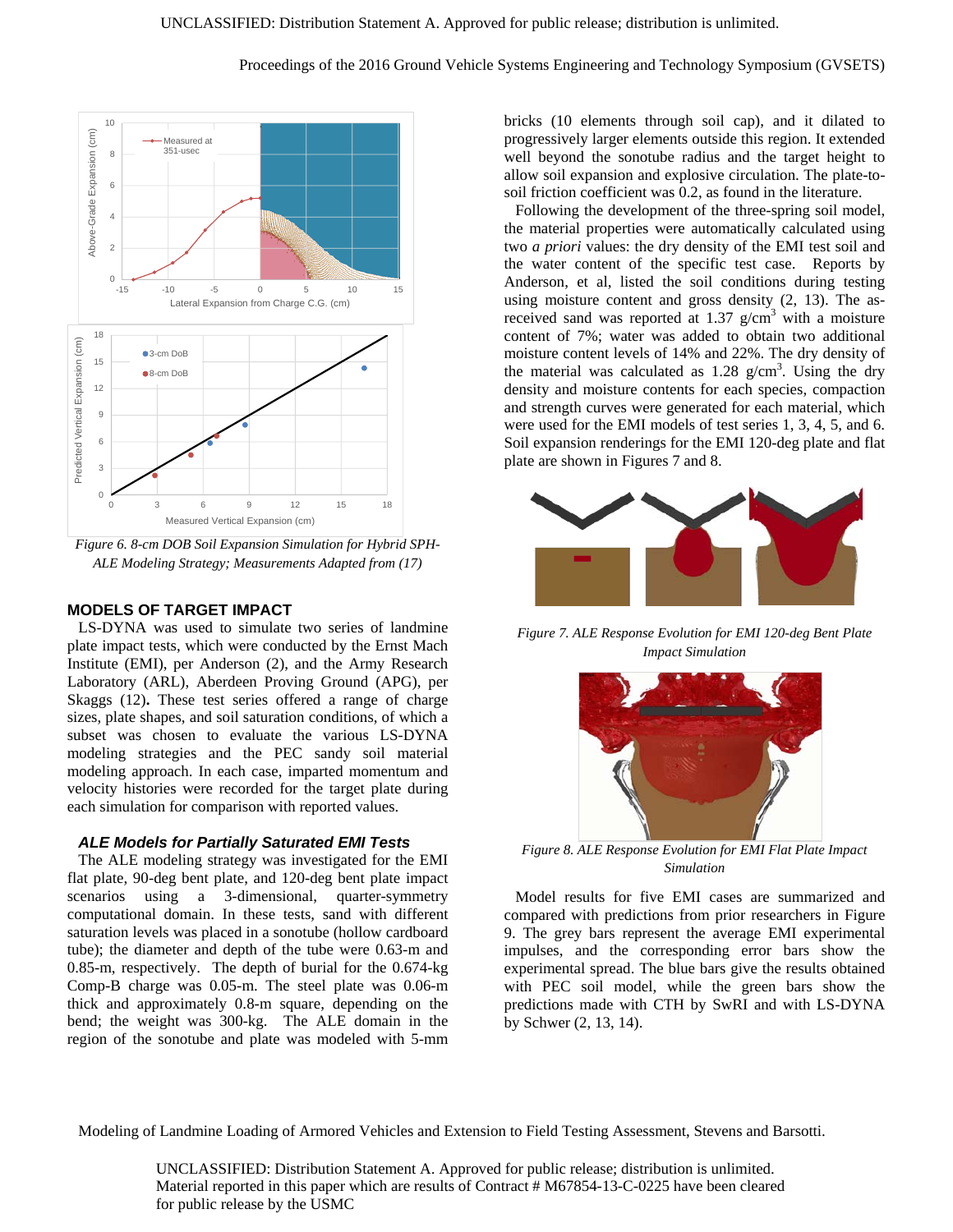Proceedings of the 2016 Ground Vehicle Systems Engineering and Technology Symposium (GVSETS)



*Figure 9. Comparison of EMI Experimental Impulses with Models by PEC, SwRI, and Schwer* 

A comparison of the trends reveals that SwRI and Schwer predicted the loading well for flat plate scenarios, but they diverge from experiment when V-shaped targets were introduced. CTH predictions from SwRI tended to overpredict impulse for the V-plates, while LS-DYNA simulations by Schwer tended to under-predict. In general, flat plate impulses seem to be easier to match, while the Vplates present a harder challenge and are more sensitive to material model and/or code differences.

The PEC model in LS-DYNA matched the loads for the bent plates well, falling within the error bars of the experimental tests in all cases. The average error across all cases, including both flat and V-shaped targets, was under 3%. Irrespective of geometry, the PEC soil model appears to accurately replicate the EMI tests without *post hoc* material tuning.

A comparison of the impulses for the three test cases with 7% water content is shown in Figure 10, where the horizontal lines show the EMI experimental averages and bounds. Trends for the other test cases showed similar correspondence.



*Figure 10. ALE Imparted Momentum for EMI Tests with 7% Water Content, PEC Soil Model* 

#### *ALE Models for Fully Saturated VIMF Tests*

The ALE models for the VIMF tests used an axisymmetric domain, because only a flat plate target was used and the soil domain was large. The target plate radius was modeled such that the axisymmetric plate would have the same surface area as the rectangular VIMF target. The ALE domain in the saturated test region (within the pool liner) was modeled with 5-mm bricks. It dilated to progressively larger elements outside this region.

Two cases from the experiment matrix were modeled. Both tests featured a charge in fully saturated sand. As with

Modeling of Landmine Loading of Armored Vehicles and Extension to Field Testing Assessment, Stevens and Barsotti.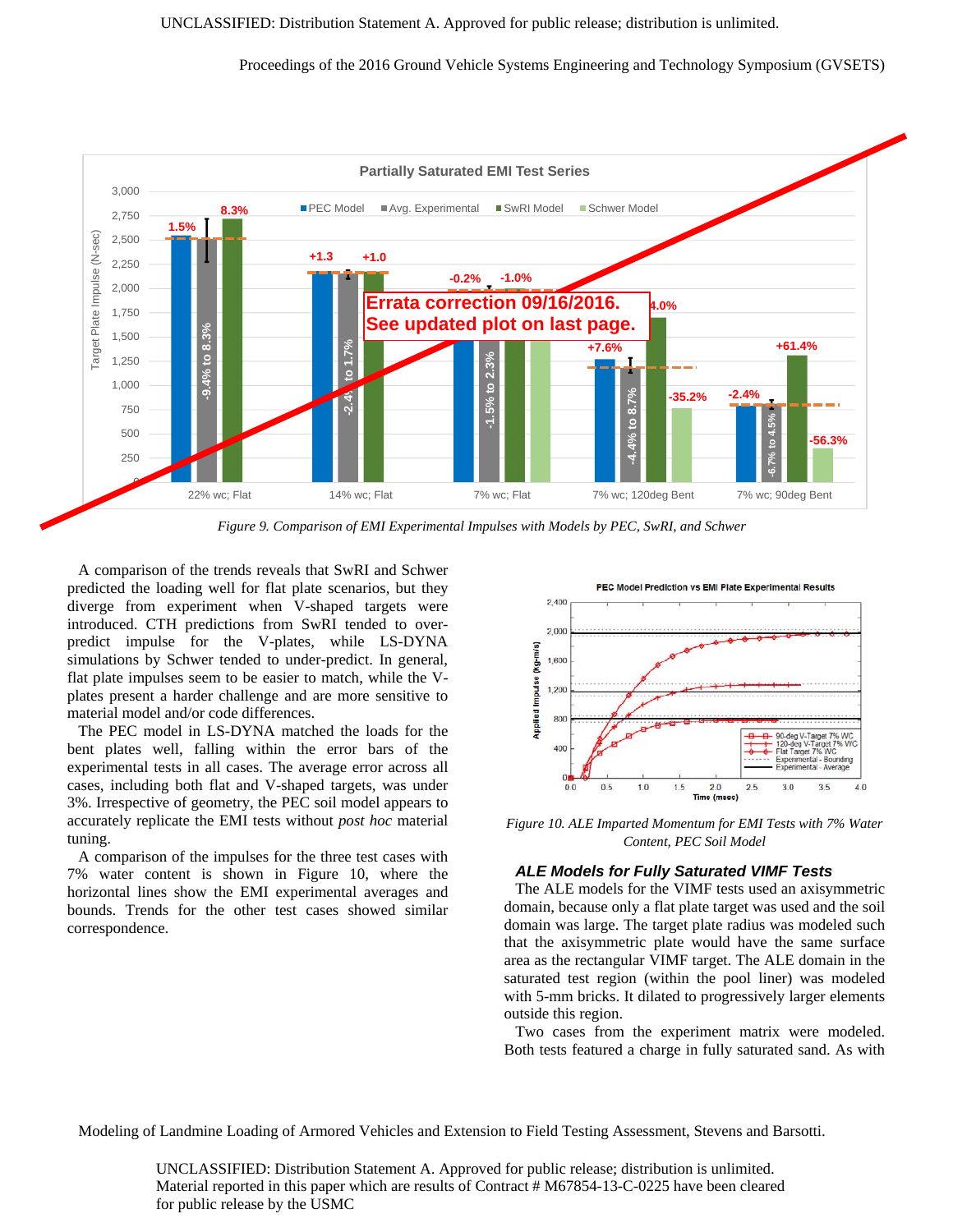the EMI models, properties for the PEC three-spring compaction soil model were set *a priori* using two values: the dry density of the VIMF test soil and the fully-saturated water content. The dry density was  $1.49$  g/cm<sup>3</sup> and the fully saturated density at 1.91  $g/cm^3$  (16).

The PEC soil model matched the loads for both tests well, with an average error of just under 2% (since the actual experimental values in the limited distribution ARL report have not been published in the open literature, they were omitted from this paper and the impulse comparisons are relative). In contrast with the EMI test series, it should be noted that the charge size and impulse loads were an order of magnitude larger, and the soil was fully saturated, thus illustrating the versatility of the PEC approach across a range of saturation conditions and load severity.

#### *SPH Models for Partially Saturated EMI Tests*

The SPH models for the EMI tests used a quartersymmetric 3-dimensional domain. SPH particles were used in a limited region of the domain due to computational costs. The SPH domain was coupled to an FEM brick domain outside this area, which made up the balance of the Sonotube volume. Models were run with both the default and renormalized particle formulations, but typically the default was used.

Trials of the SPH approach showed an instability related to the inclusion of air particles. The drastic difference in mass density between air and soil/high-explosive required the use of a particle-to-particle contact at the air-soil interface. In some cases this coupling worked well (Figure 11). As the SPH air particles become unstable, they shoot off at excessively high velocities through the computational domain, causing additional instabilities as the rogue particles collide with stable neighboring particles (Figure 12). In simulations that ran long enough before the onset of shooting particles, the air contribution was found to be small and to take place relatively early in time. Over longer simulation times with ALE, it was estimated that air contributed less than 3% of the total momentum. In light of the minor contribution and the intractable stability issues, air was neglected in the SPH plate impact models.



*Figure 11. Stable SPH Air to Soil Particle Contact* 



*Figure 12. Unstable SPH Air to Soil Particle Contact Caused by Shooting Rogue Particles* 

Unlike the ALE formulation, the SPH formulation was found to generally under-predict peak imparted momentum; see Figure 13. Errors were approximately 15-percent or less for all target plate configurations. From a standpoint of computational expense, the SPH simulations were markedly more costly than the ALE simulations.



*7% Water Content, PEC Soil Model* 

#### *Hybrid ALE-SPH Models of EMI Tests*

Preliminary ALE-SPH hybrid models were constructed for the flat plate and 90-deg bent plate EMI tests. The ALE domain used 5-mm elements that contained air, explosive, and soil materials. The soil was represented with SPH particles in the vicinity of the buried charge, and the typical particle spacing was 2.5-mm (i.e., 8-to-1 ratio of SPH particles to a single ALE element). The soil transitioned to a

Modeling of Landmine Loading of Armored Vehicles and Extension to Field Testing Assessment, Stevens and Barsotti.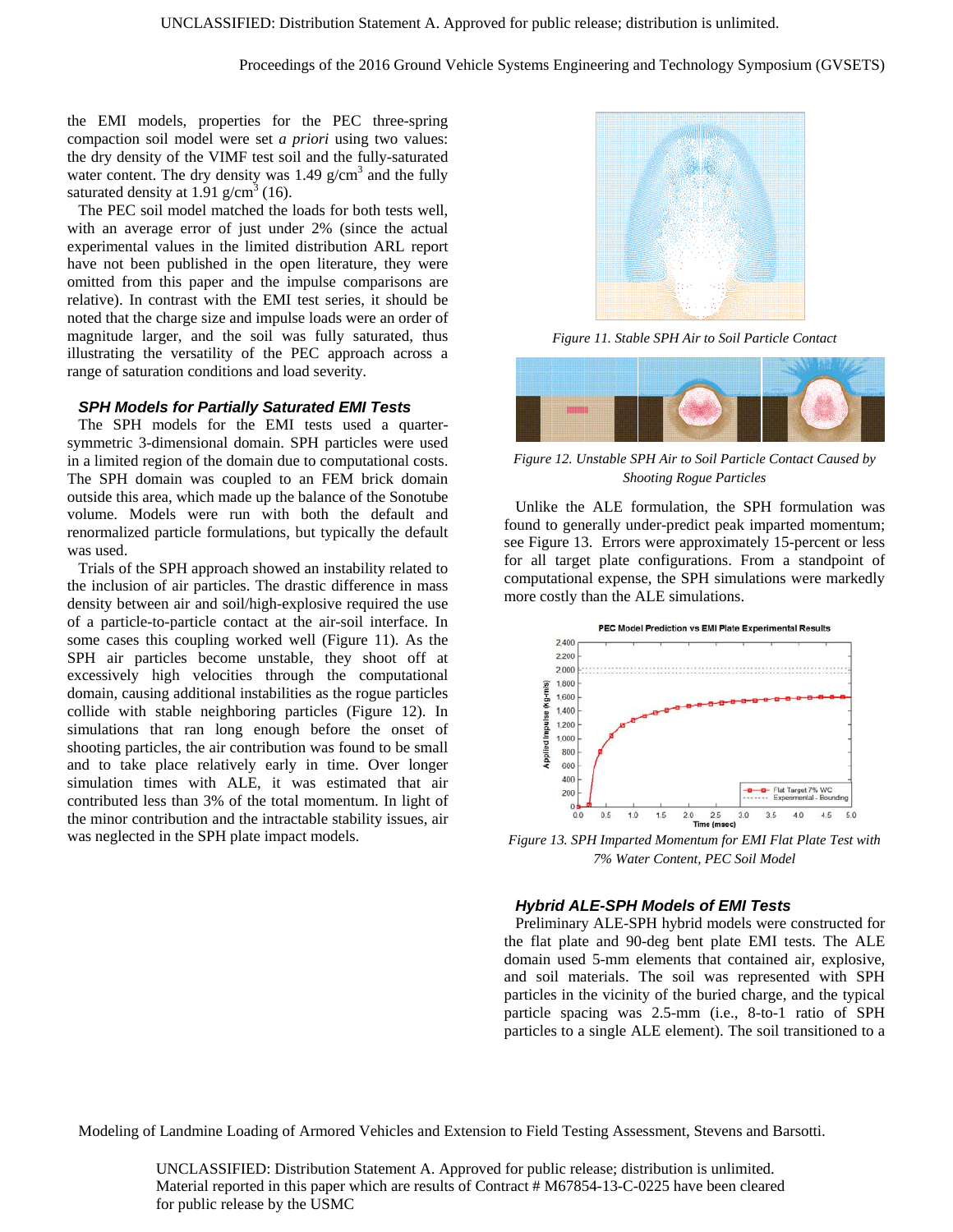FEM brick representation at a depth of 200-mm from the soil surface.

Numerical instabilities plagued the hybrid simulations, resulting in premature terminations that were unresolvable. A unique challenge associated with the hybrid ALE-SPH approach involved the FSI coupling algorithms required for the ALE-to-SPH interaction. Comparison of the incomplete impulse histories (not shown) with the pure SPH models showed worse under-prediction. Owing to the complexity, computational expense, and poor results, development of the hybrid approach was eventually suspended.

## *Influence of ALE Mesh Discretization*

The effects of ALE mesh size were examined to ensure that discretization error was not adversely influencing the results. Since the EMI tests used smaller charge sizes and shallower burial depths than the VIMF tests, the flat plate 7% water content case was selected for evaluation. A set of simplified 2D axisymmetric ALE models were constructed with the same cross-sectional dimensions as the 3D models previously discussed. Mesh sizes of 10-mm, 6-mm, 5-mm, and 4-mm were evaluated. The axisymmetric target radius was set to give a circular area equivalent to the rectangular test plate. Because the virtual target was fixed in space and massless, factors like inertial acceleration, gravity force, and resistance from air above the target were not included. As such, the load histories measured in these models are comparable to one another for evaluating discretization effects, but they are not strictly comparable to the prior 3D inertial plate models.

 Early loading and the time of arrival showed some mesh dependence, but the total impulse after 10 msec was not greatly affected by mesh size (Figure 14). The trend for total impulse proved to be fairly flat, with no clear convergence or divergence. It showed only a slight oscillation around the average value. The impulse range fell within +/-0.75% of the mean. This brief examination indicated that the use of 5-mm ALE meshes in the 3D models was appropriate, and that the mesh discretization errors were not unduly affecting the model results.



*Figure 14. Impulse Histories for Different ALE Element Sizes, EMI Flat Plate 7% Water Content* 

### **EVALUATION OF FIELD TEST CONDITIONS**

In field and live fire tests, the procedure for placing the explosive charge will typically result in a different density for the soil directly above the explosive. The soil bed is often placed in layers that are mechanically compacted; density and moisture content measurements are made and recorded for each lift. Prior to testing, the explosive technician will manually dig the hole, put the spoil in a container, place and arm the explosive, and then backfill the spoil on top of the explosive. The water content of the spoil will change while exposed to the air and the compaction of the replaced soil above the explosive is generally done carefully by hand, so as not to disturb the detonator and firing line. As shown by the three sets of data on the left side of Figure 9 (22%, 14%, and 7% wc), water content and, hence, density significantly affect the impulse that is delivered to the flat plates.

As a part of a preliminary study to explore the effect of reduced soil density and water content in the soil directly above the explosive in a live fire test, a number of simulations of the flat plate EMI precision tests were performed. The quarter symmetry LS-DYNA model is shown in Figure 15, where the soil above the explosive has a reduced density and water content.



*Figure 15. Reduced Density and Water Content above Explosive, EMI Flat Plate* 

The results for a cover thickness of 5-cm is shown in the top of Table 1. Somewhat counter-intuitively, there was

Modeling of Landmine Loading of Armored Vehicles and Extension to Field Testing Assessment, Stevens and Barsotti.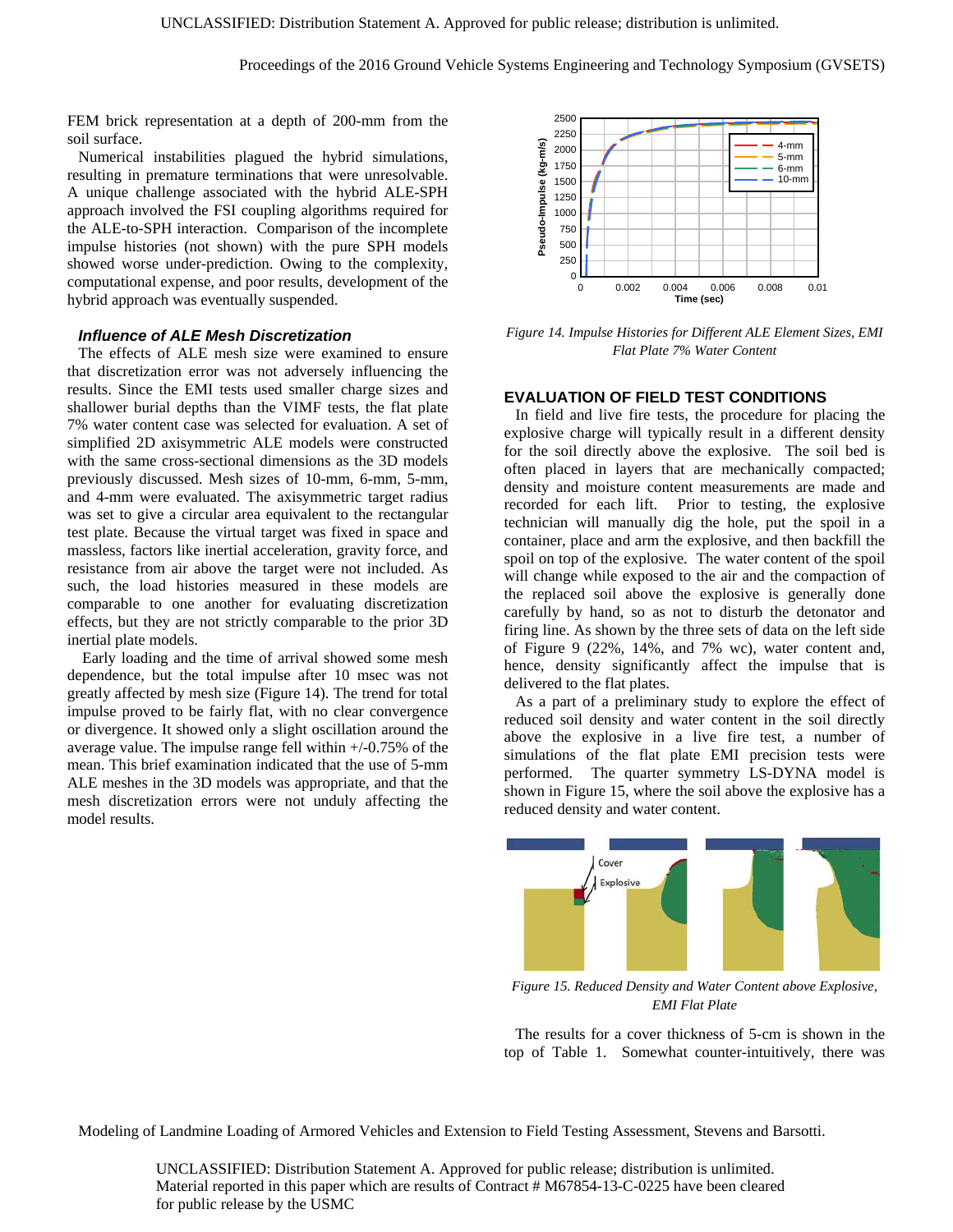little variation with applied impulse as the soil density and water content above the explosive were both decreased. This suggests that the soil around and below the explosive plays a very large role in determining the impulse that is generated; the surrounding soil acts as a spongy layer to confine the detonation and propel the soil above the explosive upwards; denser and stronger soils provide more confinement and increase the impulse load. The lighter density soil above the explosive achieves higher velocity so that the overall impulse from the soil and explosive byproducts remains relatively unchanged.

For thinner cover thicknesses, the explosive byproducts and pressure may leak through the soil cap earlier in the event, thus decreasing the velocity of soil above the explosive. To explore this, the cover layer was decreased to 2.5-cm and the same set of properties for the soil above and surrounding the explosive was evaluated. The results are shown in the bottom of Table 2. Again, little variation in applied impulse is observed.

The counter-intuitive conclusion of this preliminary investigation is that the density and moisture content of the soil above the explosive have very little effect on the delivered impulse.

| Density,<br>kg/m <sup>3</sup> | Water<br>Content,<br>$\frac{0}{0}$ | Density,<br>kg/m <sup>3</sup> | Water<br>Content,<br>$\frac{0}{0}$ | Impulse,<br>N-sec |
|-------------------------------|------------------------------------|-------------------------------|------------------------------------|-------------------|
| <b>Soil Bed</b>               |                                    | <b>Soil Above Mine</b>        |                                    |                   |
| 5 cm Cover                    |                                    |                               |                                    |                   |
| 1670                          | 22                                 | 1670                          | 22                                 | 2544              |
| 1670                          | 22                                 | 1490                          | 14                                 | 2528              |
| 1670                          | 22                                 | 1370                          |                                    | 2512              |
| 2.5 cm Cover                  |                                    |                               |                                    |                   |
| 1670                          | 22                                 | 1670                          | 22                                 | 2112              |
| 1670                          | 22                                 | 1490                          | 14                                 | 2108              |
| 1670                          | 22                                 | 1370                          |                                    | 2056              |

*Table 1. Impulse Variation with Density and Water Content* 

# **MATERIAL PROPERTIES AND ACCURACY**

During the evaluations of the various modeling strategies and the development of the PEC sandy soil material modeling approach, several observations were made regarding the relationship of soil material properties and prediction accuracy. It was noted that density has a strong effect on impulse, while soil strength proved to be much milder.

The most important observation was the criticality of compression properties of the material. The effects of the compression curve were more important than those of material density. Phenomenologically, the rapidly expanding explosive byproducts are contained, at least in a transient sense, by the spongy soil surrounding them. The degree of compliance in this pseudo container determines how much energy is immediately absorbed from the expanding explosive byproducts. Where the soil is fully saturated, and therefore proves less spongy and more confining, the sides and bottom of this soil container allow far less volume expansion, thereby driving the explosion energy upward with stronger directional bias.

Simplifying assumptions regarding the compression curve may be partly responsible for predictive inaccuracies in some of the prior modeling efforts surveyed in the literature. Adverse assumptions may include errors in estimating dry density, errors in defining the point of water lockup, linear assumptions regarding water compression, or failures to carry the compression curve to sufficiently high strains and related compression modulus.

Qualitatively, the experiences of this effort suggest the following rank ordering for material properties as they relate to predicted impulse accuracy:

- 1. Compression curve
- 2. Density
- 3. Yield strength curve
- 4. Plate friction

## **CONCLUSIONS**

Several LS-DYNA modeling strategies were evaluated for simulating landmine explosions, including ALE, SPH, hybrid ALE-SPH, eroding FEM to SPH, and DEM. Evaluations included the examination of initial soil bubble expansion and the imparted impulse on flat and V-shaped plate targets. The all-ALE formulation clearly produced the most accurate predictions of soil bubble expansion and target impulse. While the all-SPH strategy was viable, it was computationally expensive and tended to under-predict impulse. Comparable accuracy to ALE may be possible, but likely only with even finer meshing and greater computational cost. The hybrid ALE-SPH strategy proved to be the most complicated and least accurate. Attempts with an eroding FEM to SPH strategy proved unstable and unreliable. The DEM approach was examined but not heavily investigated due to its inability to allow *a priori* constitutive property definition from soil material properties.

A notable accomplishment of this effort was the development of a generalized sandy soil model using a three-spring approach for defining the material compaction curve. A full material model definition is based on only two *a priori* input values: dry density and saturation percentage. The use of the PEC sandy soil model showed high accuracy across a range of soil saturation levels, target shapes, and for widely varying charge sizes. No *post hoc* material tuning was employed to improve the correlation to experimental results. The average error was under 3%, with V-plates

Modeling of Landmine Loading of Armored Vehicles and Extension to Field Testing Assessment, Stevens and Barsotti.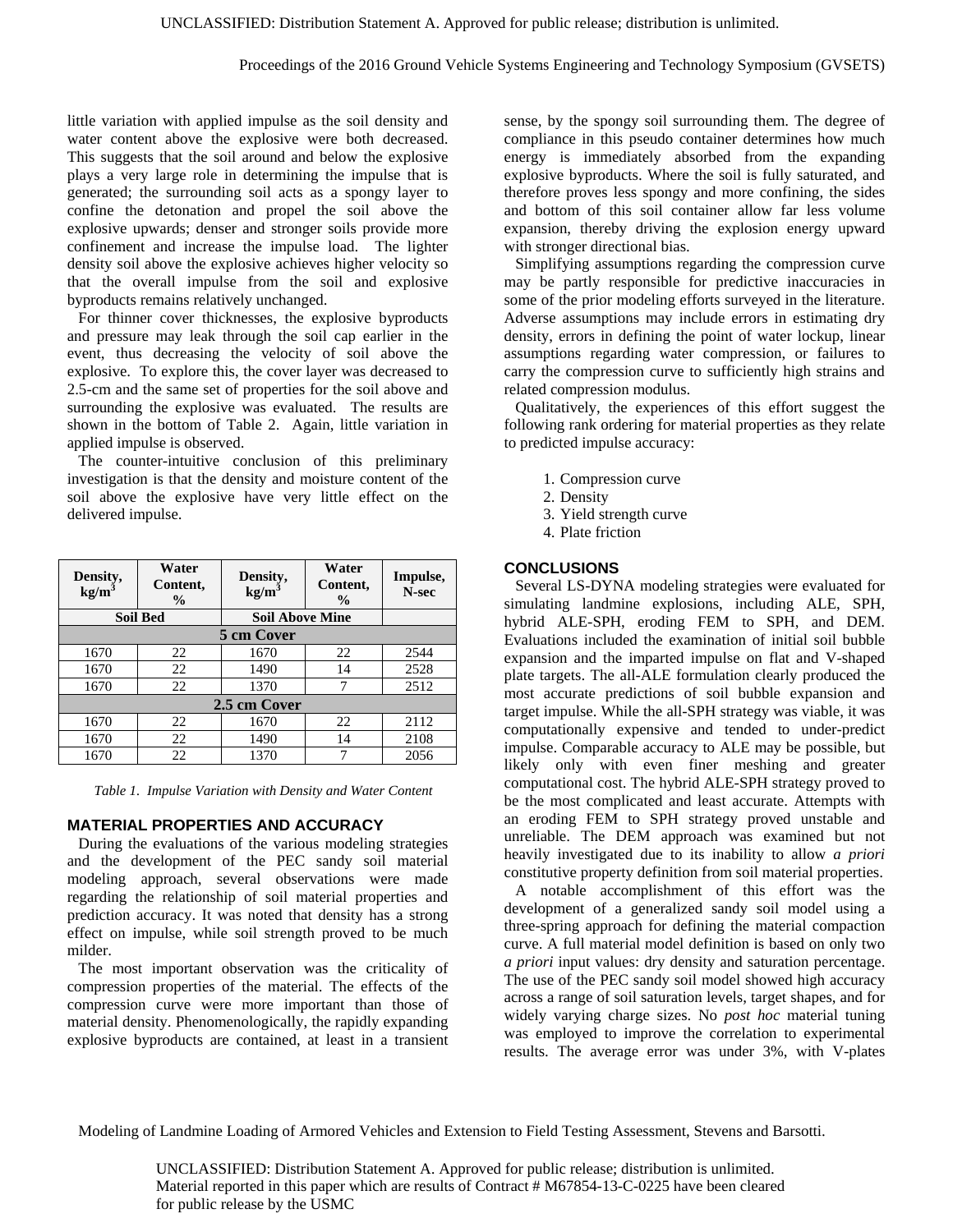Proceedings of the 2016 Ground Vehicle Systems Engineering and Technology Symposium (GVSETS)

showing around 5% error, all of which were within the experimental data scatter. Accuracy was found to depend heavily upon the compression curve and the density of the soil, while material strength proved to be of secondary importance.

An investigation was performed of field test conditions in which the soil above the explosive has reduced density and water content, as compared to the soil surrounding and below the explosive. The numerical results showed that the density and water content have little effect on the delivered impulse, a somewhat non-intuitive but rational finding.

# **REFERENCES**

- [1] **Barsotti, Matt, Sammarco, Eric and Stevens, David J.** *Mitigation of Blast Injuries Through Modeling and Simulation: Task 1 Report: Soil and Explosive Modeling.* Quantico : United States Marine Corps MARCORSYSCOM, via Protection Engineering Consultants, 2015.
- [2] **Anderson, Charles E., et al., et al.** *18.12544/011: Mine-Blast Loading: Experiments and Simulations.*  Southwest Research Institute. Herndon : US Army Tank-Automotive Research, Development and Engineering Center, 2010. 18.12544/011.
- [3] *Derivation of Mechanical Properties for Sand.* **Laine, Leo and Sandvik, Andreas.** Singapore : CI-Premier PTE LTD, 2001. 4th Asia-Pacific Conference on Shock and Impact Loads on Structures. pp. 361-368.
- [4] **Kerley, Gerald I.** *Documentation of Data on Sandia ANEOS Library File.* Albuquerque : Sandia National Laboratories, 2001.
- [5] **Kerley, G.I.** *ARL-CR-461: Numerical Modeling of Buried Mine Explosions.* s.l. : Aberdeen Proving Ground, 2001.
- [6] **Blouin, S E and Kwang, J K.** *Undrained Compressibility of Saturated Soil: Report DNA-TR-87- 42.* Washington, DC : Defense Nuclear Agency, 1984. DNA-TR-87-42.
- [7] *ARL-RP-98: Simulating the Blast of Buried Mines on Lightweight Vehicle Hulls.* **Cheeseman, Bryan A., et**

**al., et al.** Monterey, CA : Army Research Laboratory, 2005. 15th Annual Ground Vehicle Survivability Symposium. ARL-RP-98.

- [8] **Moral, Ramon J., Danielson, Kent T. and Ehrgott, John Q. Jr.** *ERDC/GSL TR-10-27: Tactical Wheeled Vehicle Survivability: Comparison of Explosive-Soil-Air-Structure Simulations to Experiments Using the Impulse Measurement Device.* Geotechnical and Structures Laboratory, Engineer Research and Development Center. Vicksburg, MS : US Army Corps of Engineers, 2010. ERDC/GSL TR-10-27.
- [9] *Discrete Particle Approach to Simulate the Combined Effect of Blast and Sand Impact Loading of Steel Plates.* **Borvik, T., et al., et al.** 59, s.l. : Elsevier Ltd., March 2, 2011, Journal of the Mechanics and Physics of Solids, pp. 940-958.
- [10] **Bergeron, D, Walker, R and Coffey, C.** *Report 668: Detonation of 100-gram Anti-Personnel Mine Surrogate Charges in Sand: a Test Case for Computer Code Validation.* Alberta : Defense Research Establishment, Suffield, 1998.
- [11] *A Computational Analysis of Detonation of Buried Mines.* **Grujicic, M., Pandurangan, B. and Cheeseman, B.A.** s.l. : Brill, September 20, 2005, Multidiscipline Modeling in Mat. and Str., pp. 1-26.
- [12] **Skaggs, R. Reed, Gault, William and Taylor, Leslie C.** *ARL-TN-250: Vertical Impulse Measurements of Mines Buried in Saturated Sand.* Weapons and Materials Research Directorate. Aberdeen Proving Ground, MD : U.S. Army Research Laboratory, 2006. ARL-TN-250.
- [13] *Mine Blast Loading: Experiments and Simulation.*  **Anderson, Charles E, et al., et al.** Herndon, VA : ARL Research in Ballistic Protection Technologies Workshop, 2010.
- [14] **Schwer, Len.** *Simulations of SwRI Buried Charge Experiments.* Schwer Engineering & Consulting Services, SwRI. Windsor, CA : s.n., 2012.

Modeling of Landmine Loading of Armored Vehicles and Extension to Field Testing Assessment, Stevens and Barsotti.